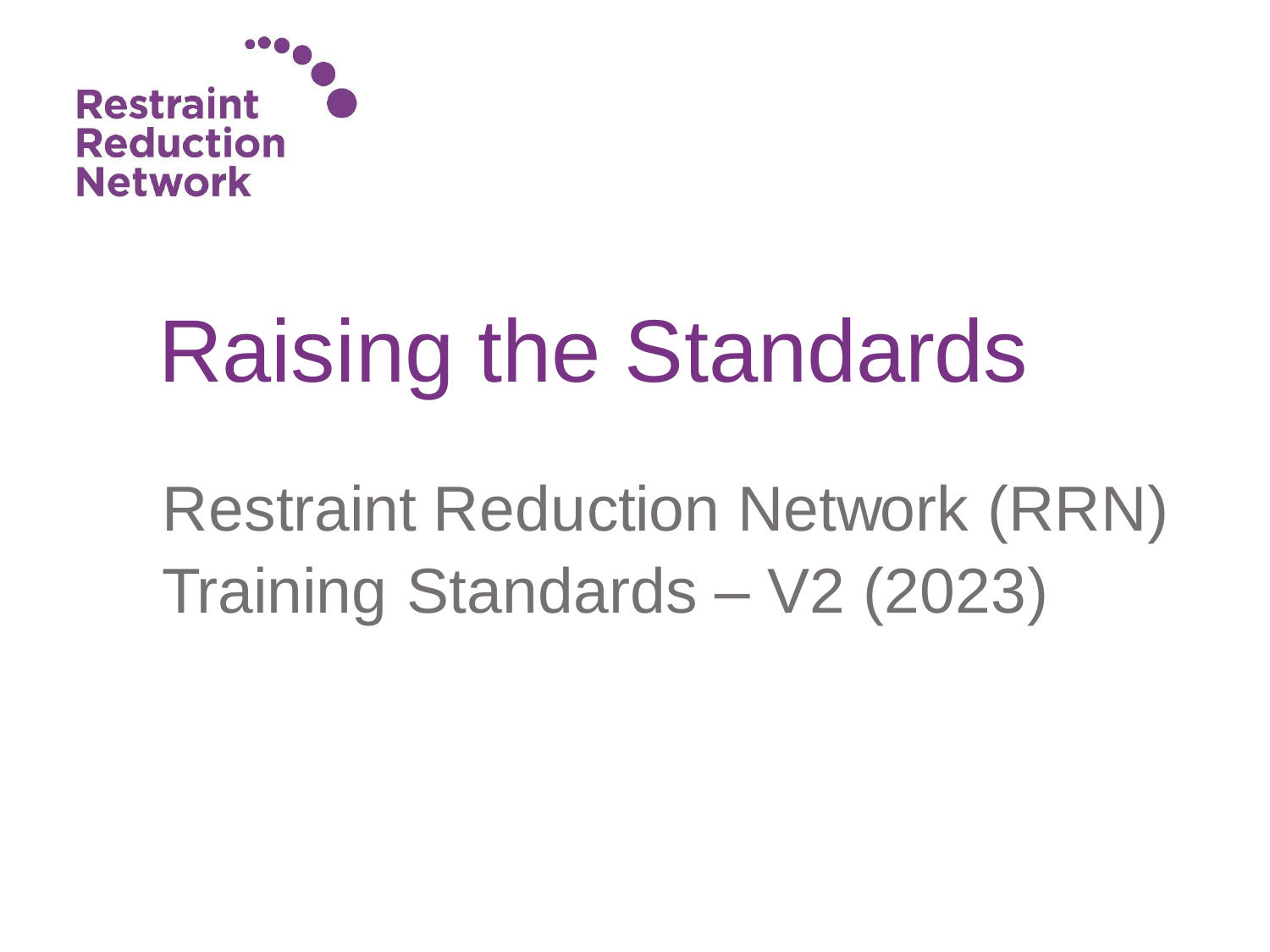#### **BENEFITS OF THE IMPLEMENTATION** OF THE TRAINING STANDARDS



Standards are a contributor to a shift in organisational culture Raising the Standards

Standards have raised the overall quality of Restraint Restraint Restraint Restraint Restraint Restraint Restraint Restraint Restraint Restraint Restraint<br>Restraint Restraint Restraint Restraint Restraint Restraint Restraint Restraint Restraint Restraint Restraint<br>Re

> The Standards are a supportive national mechanism for reducing restrictive practices

The Standards create consistency for training and improve quality assurance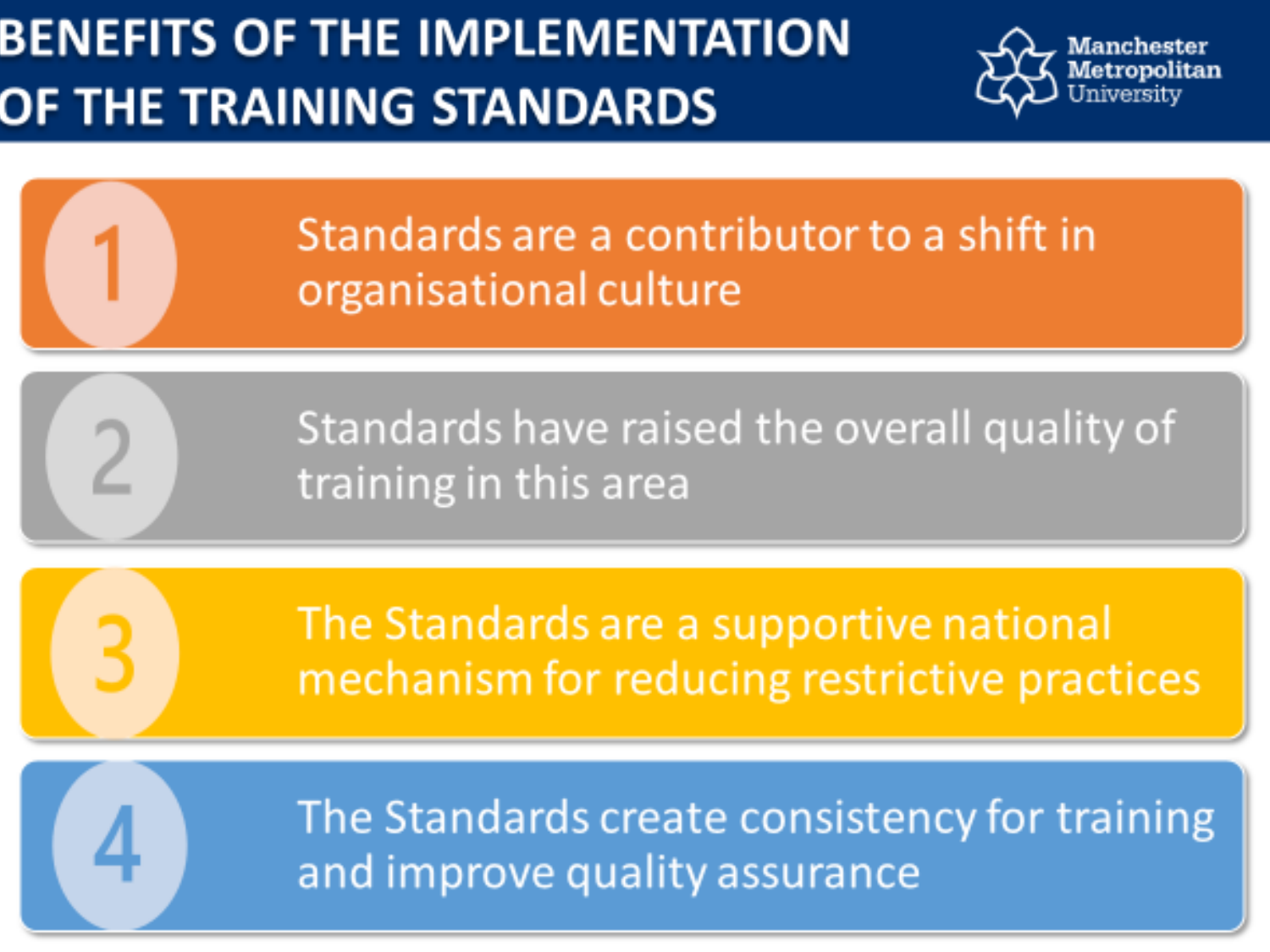

#### **KEY FINDINGS**

- Experiences of implementation differ depending on type of organisation, timing within their journey to certification or implementation, and their organisational culture and strategies with regards to reducing restrictive practices.
- Standards were recognised as an **important contributor towards a wider organisational cultural shift needed** in the use of restrictive practices in mental health settings and beyond, e.g., moving away from physical skills only training to a wider, person-centered, trauma informed care approach to training
- The Standards were believed to have r**aised the overall quality of training** in those organisations certified under the certification scheme, helping towards creating consistency and improving quality assurance; having mandatory standards for training provide organisations with some form of leverage, reassurance, or legitimacy when trying to implement their strategies to reduce restrictive practices across services, including training.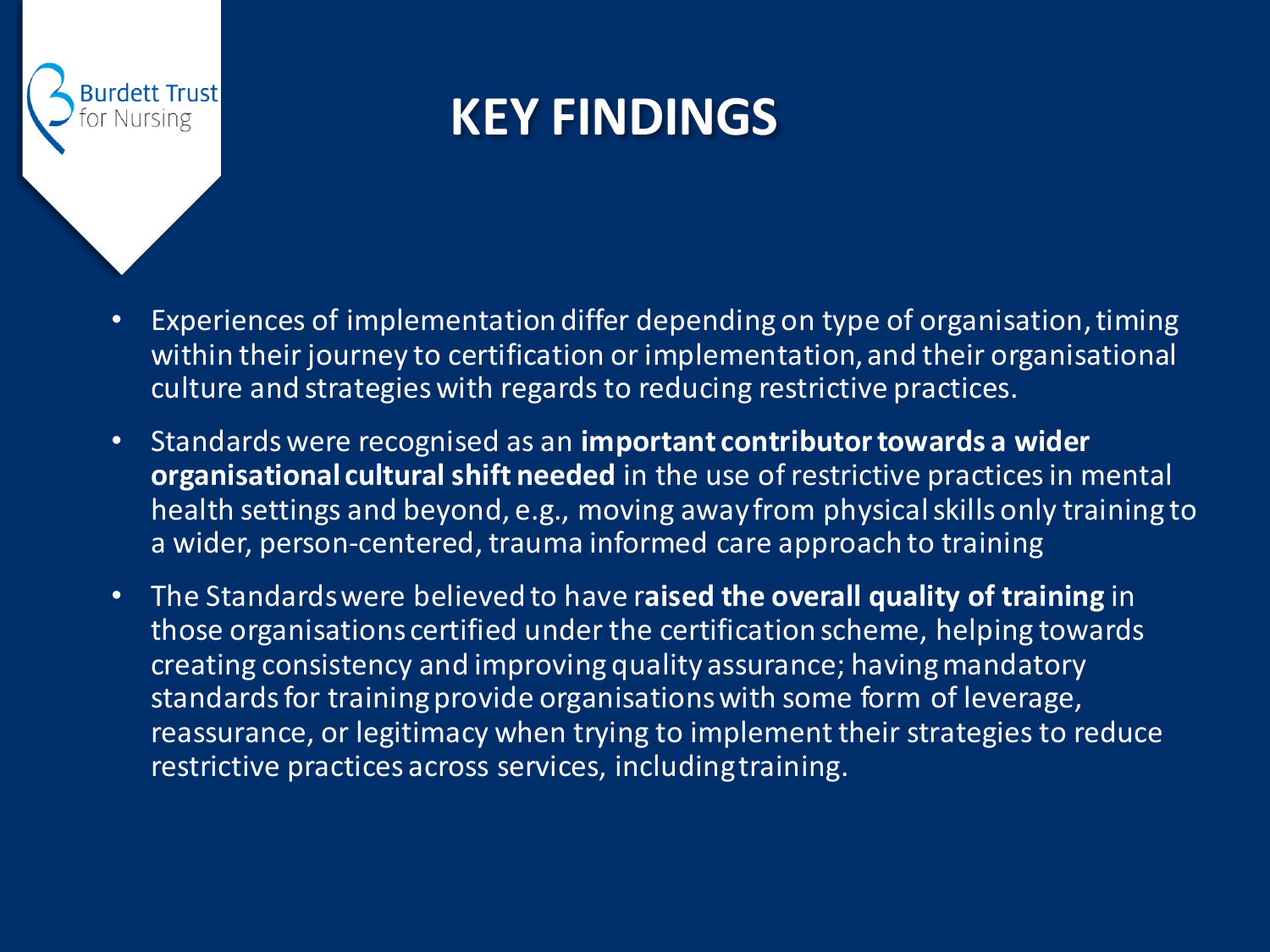

#### **KEY FINDINGS**

*"A key finding of this research was that the Standards were recognised as an important contributor towards a wider organisational cultural shift needed in the use of restrictive practices in mental health settings and beyond. This is about moving away from physical skills only training to a wider, person-centered, trauma informed care approach to training, with more emphasis on prevention and deescalation"*

[https://restraintreductionnetwork.org/uncategorized/new-report-evaluating-the-implementation-of-rrn](https://restraintreductionnetwork.org/uncategorized/new-report-evaluating-the-implementation-of-rrn-training-standards-in-mental-health-and-learning-disability-settings/)training-standards-in-mental-health-and-learning-disability-settings/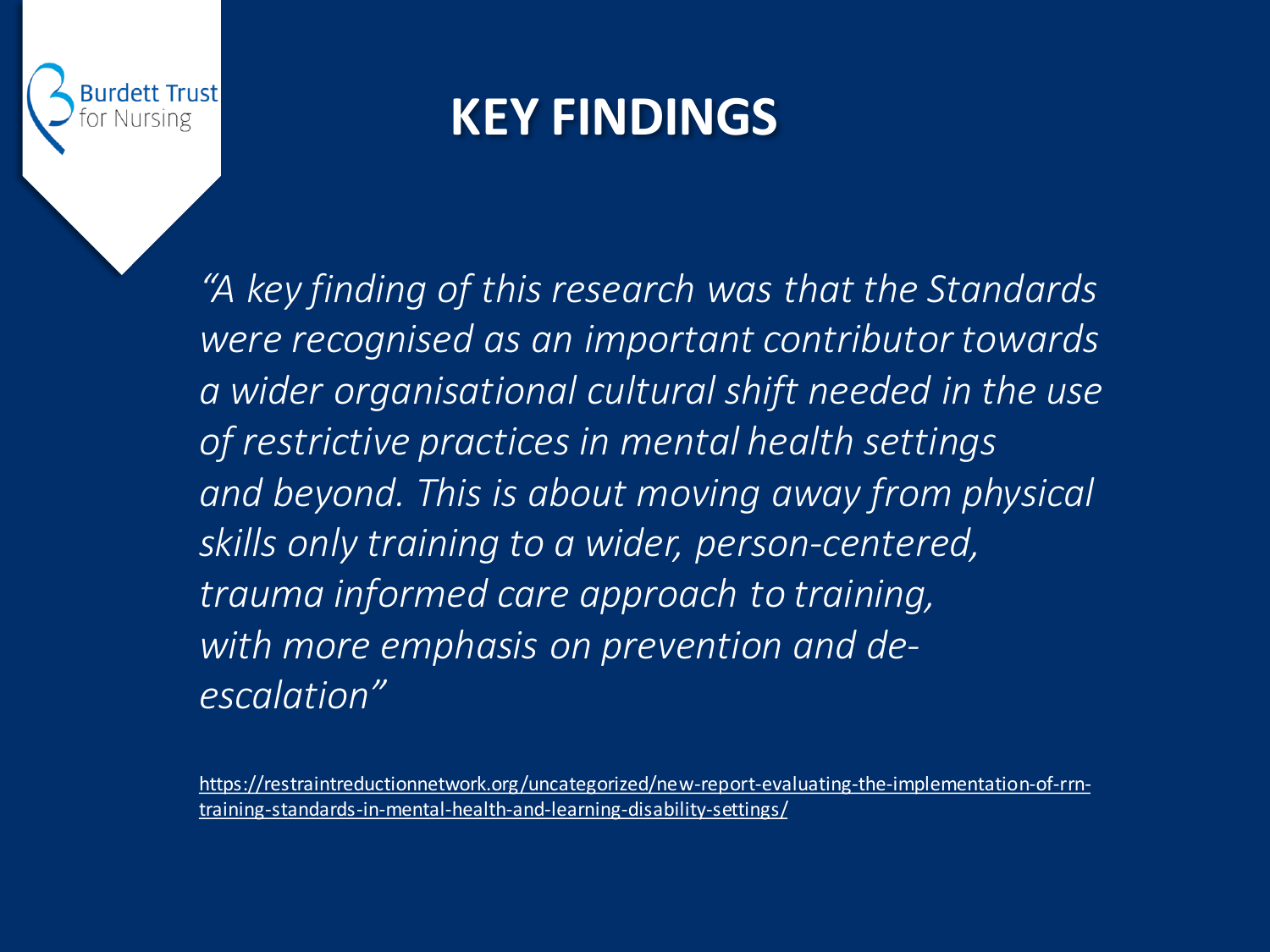

# Areas for development for Version 2 - Training Standards

- Make them more accessible with key principles and diagrams
- Ask training organisations for evidence of positive impact of their training (they could use the Kirkpatrick evaluation method)
- Help training organisations be confident to work with people with lived experience by sharing good practice



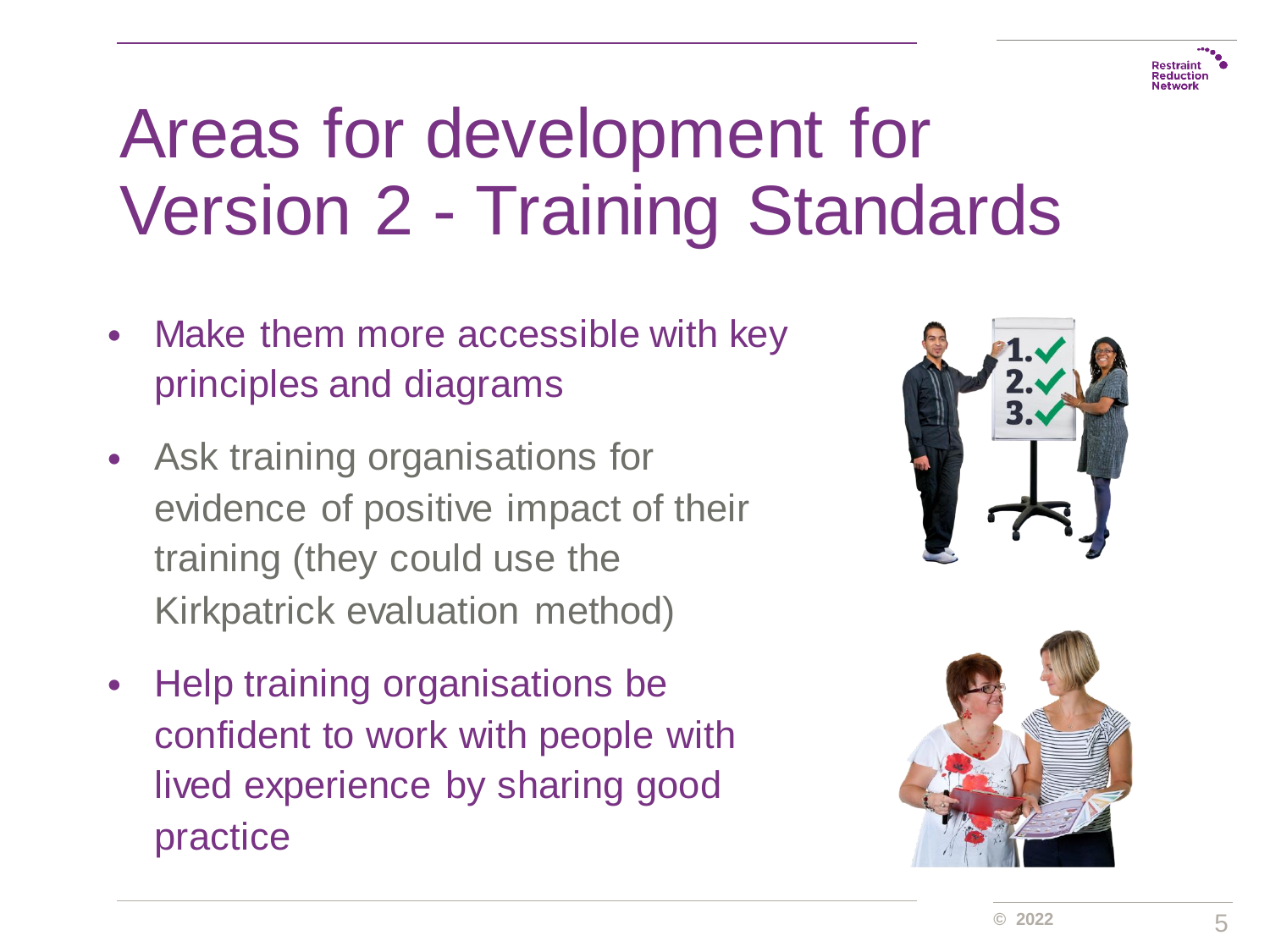

## Areas for development for Version 2 – Certification Scheme

• Be quicker at responding to questions

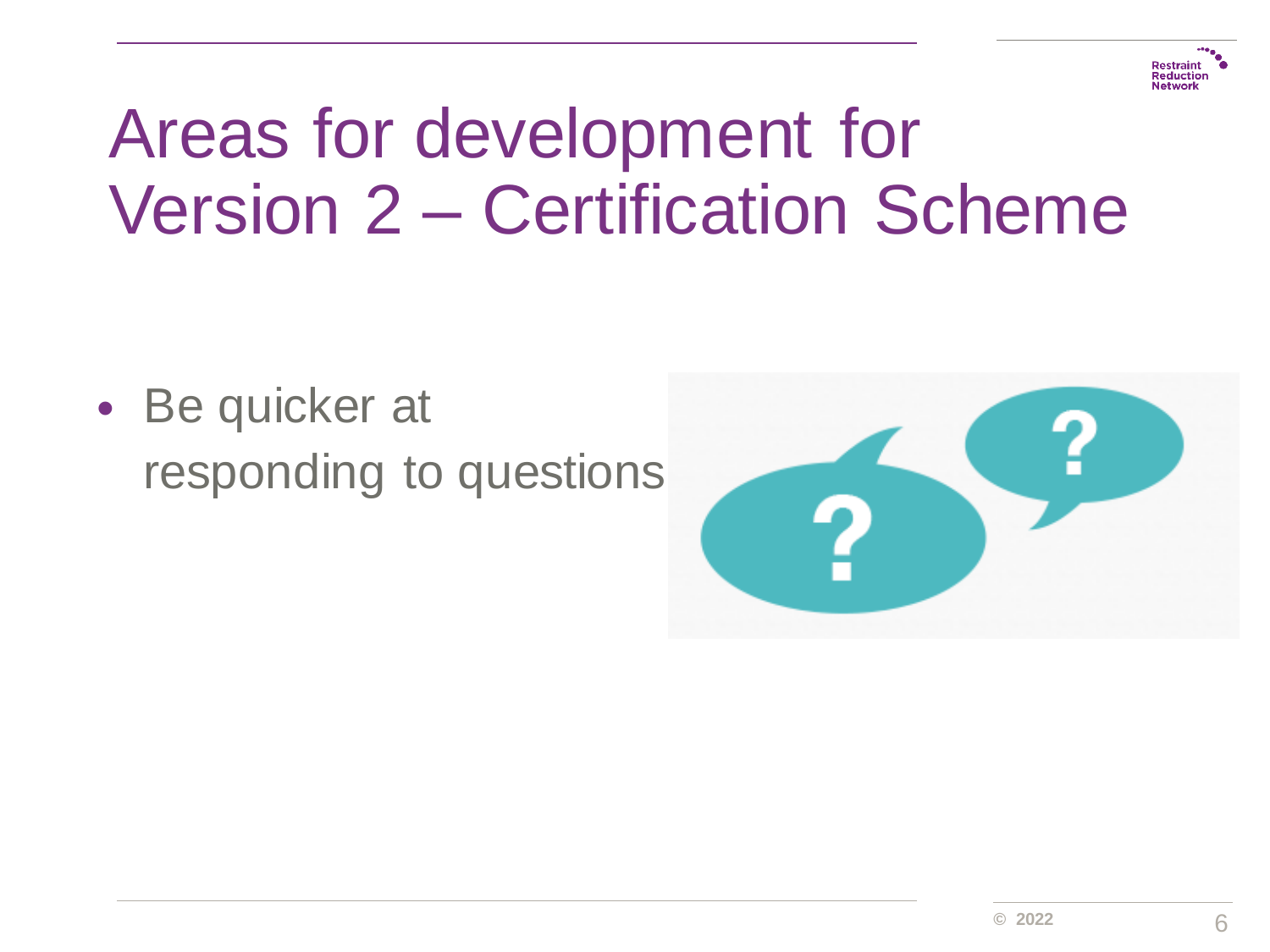

# Areas for development for Version 2 – Implementation

• Expand the Standards to cover other areas like schools, acute hospitals and other nations, like Wales, Scotland and Ireland





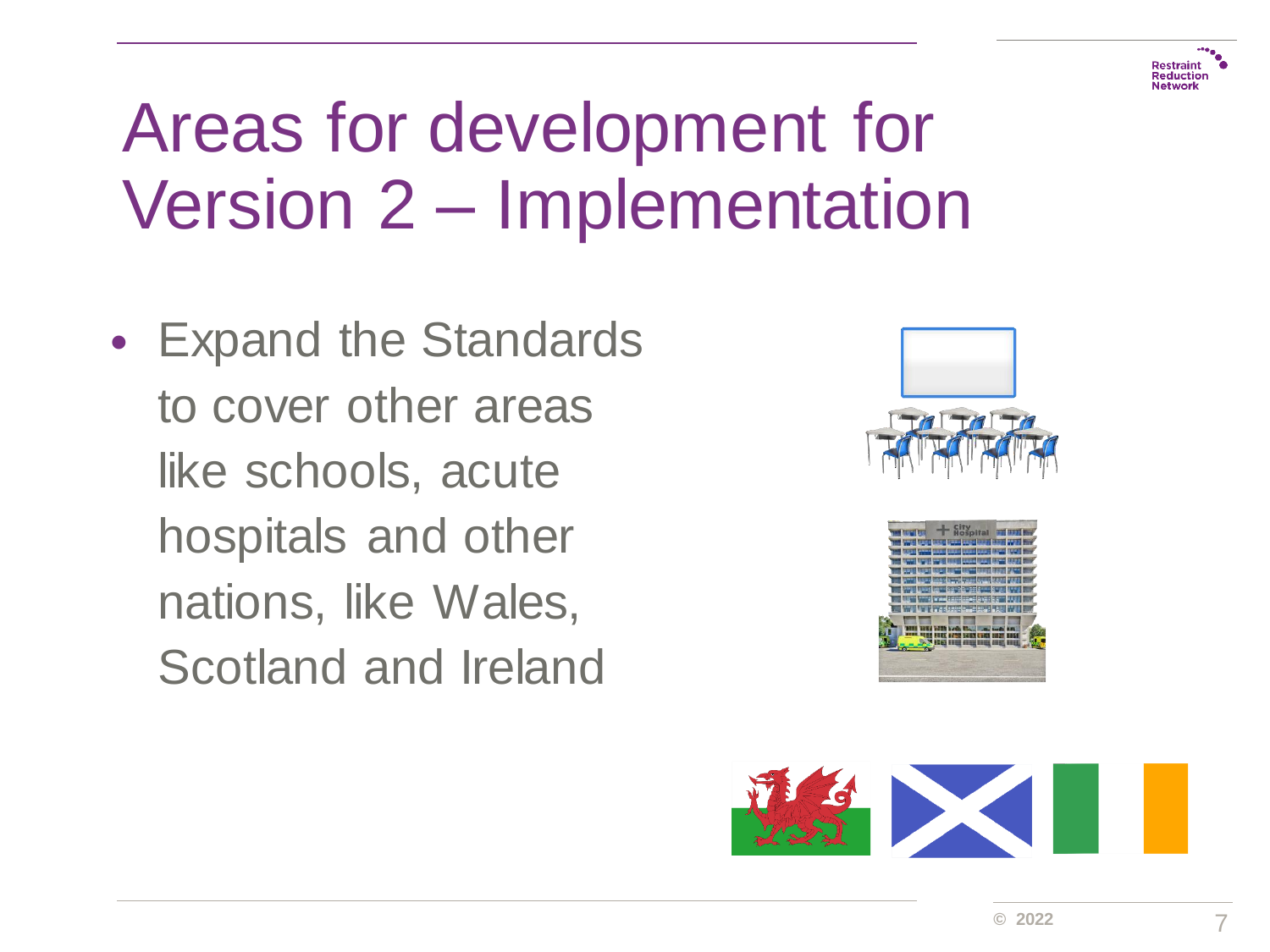

- Organised in a different way so you can just select the information you need, for example for children or Scotland
- Previous learning could be recognised we will need to do this carefully and make sure standards are kept up and nothing is missed
- Will include training content about inequalities in the use of restraint and a wider range of restrictive practices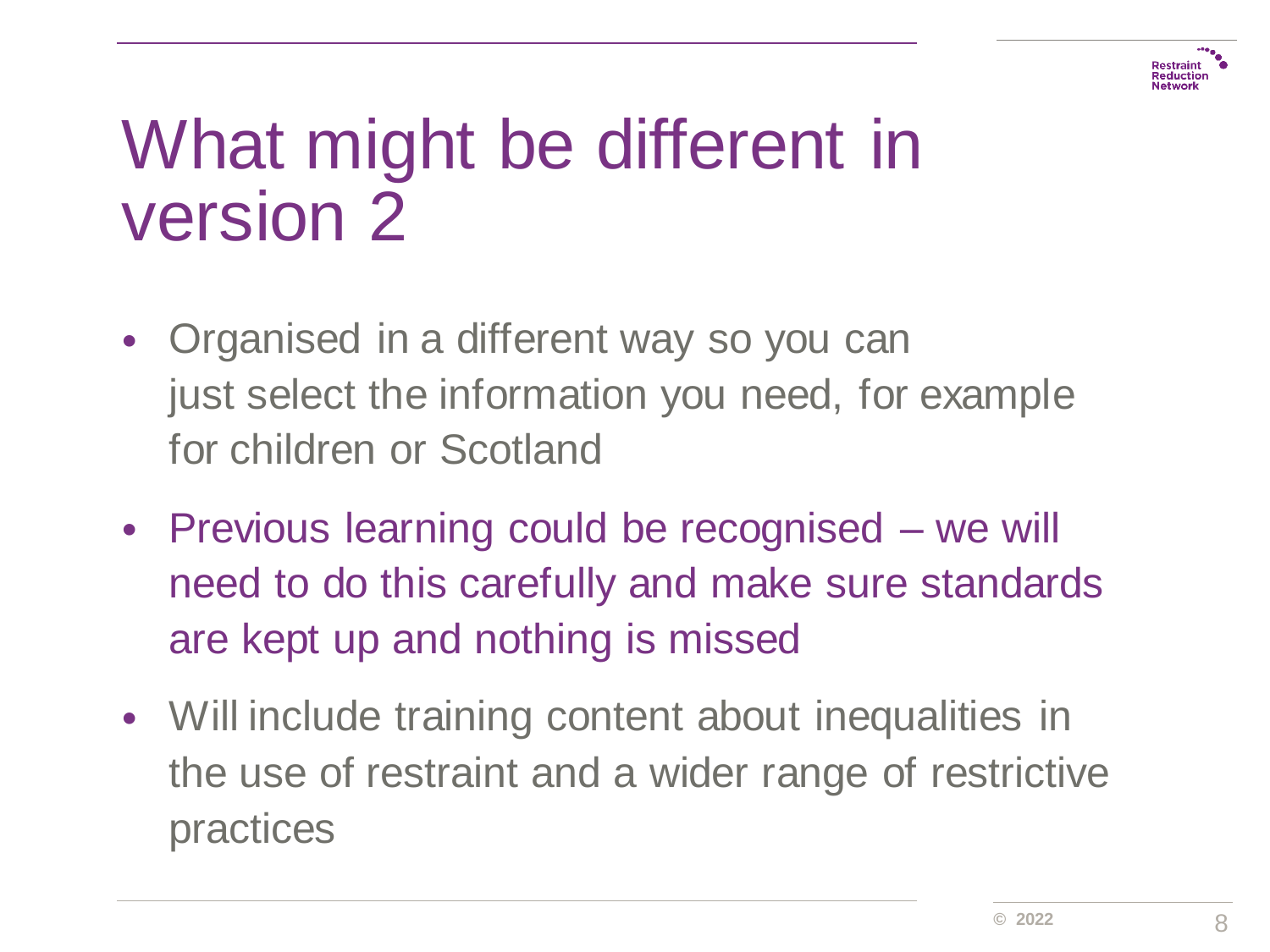

- Asking training providers to show positive outcomes so they might be able to do some things in different ways.
	- One way to measure impact is through the Kirkpatrick model.

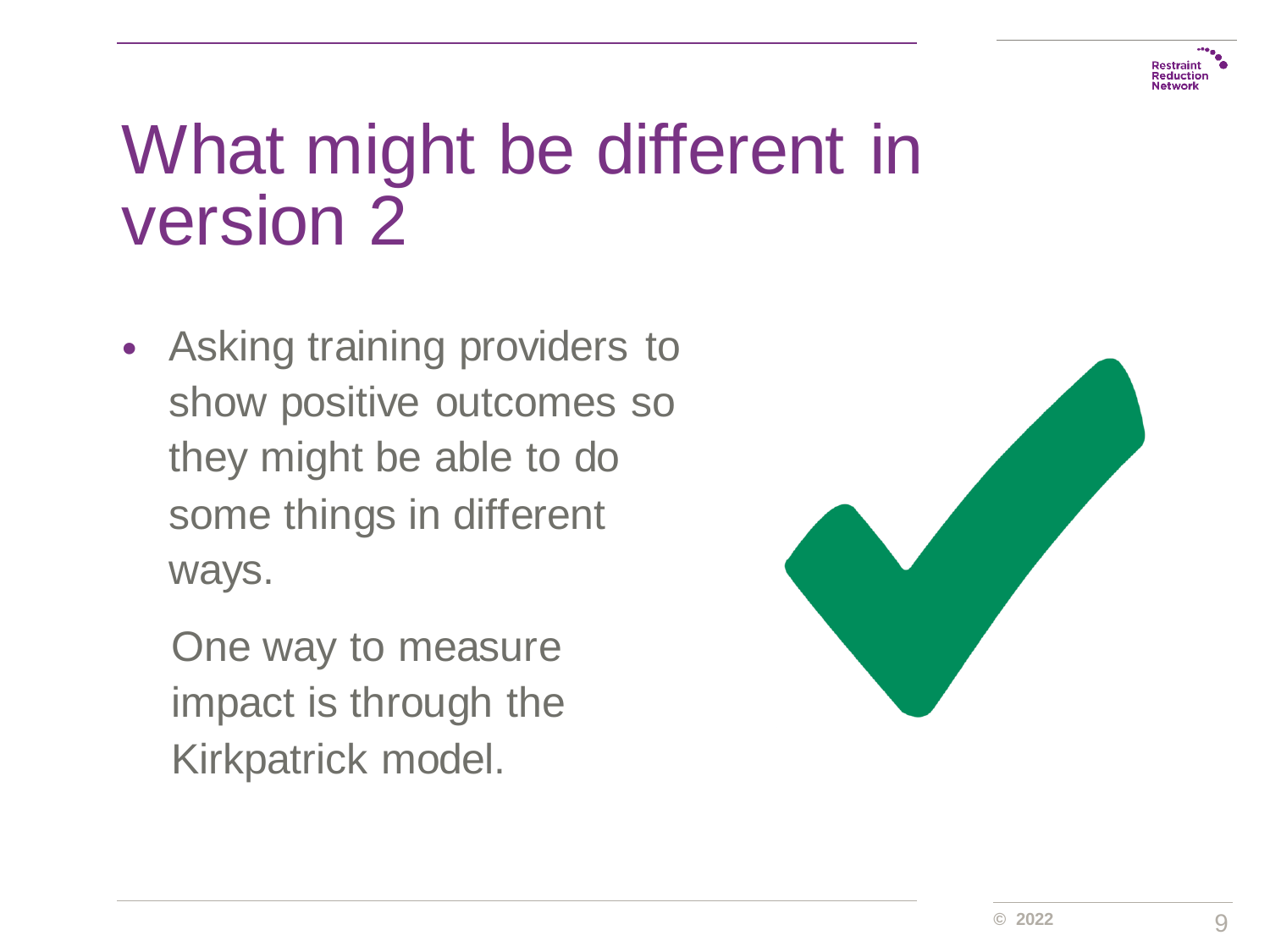

- Better partnership working between provider and service provider. Be clear on who is responsible for what.
- Publish version 2 of 'Towards Safer Services' at the same time. Ensure service providers share data with training provider.

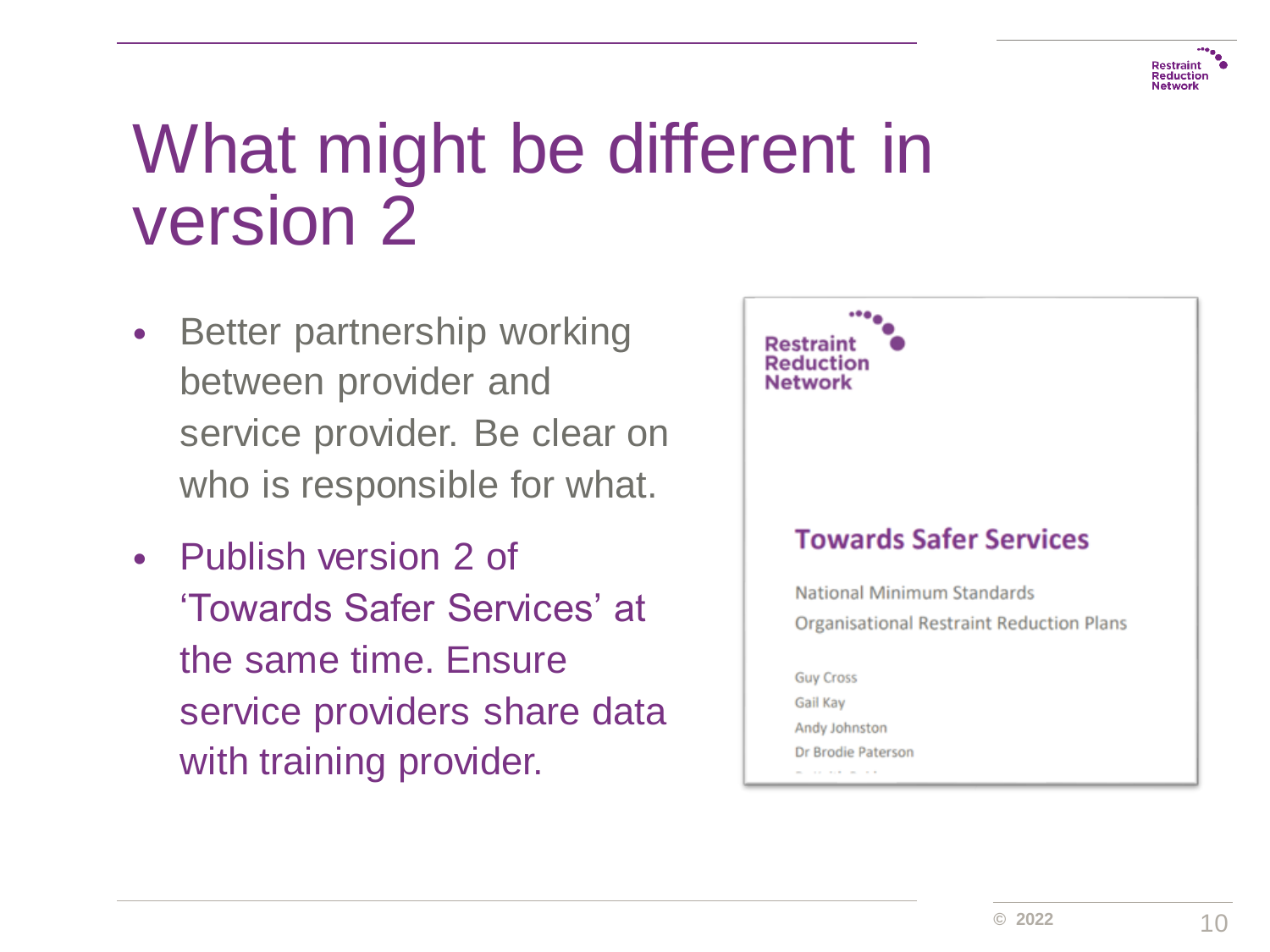

- Reference to a menu of standard techniques (including clinical interventions) – this is likely to reference work of others rather than be done by RRN.
- Standards categorised by key principles with easy read summary of key principles.

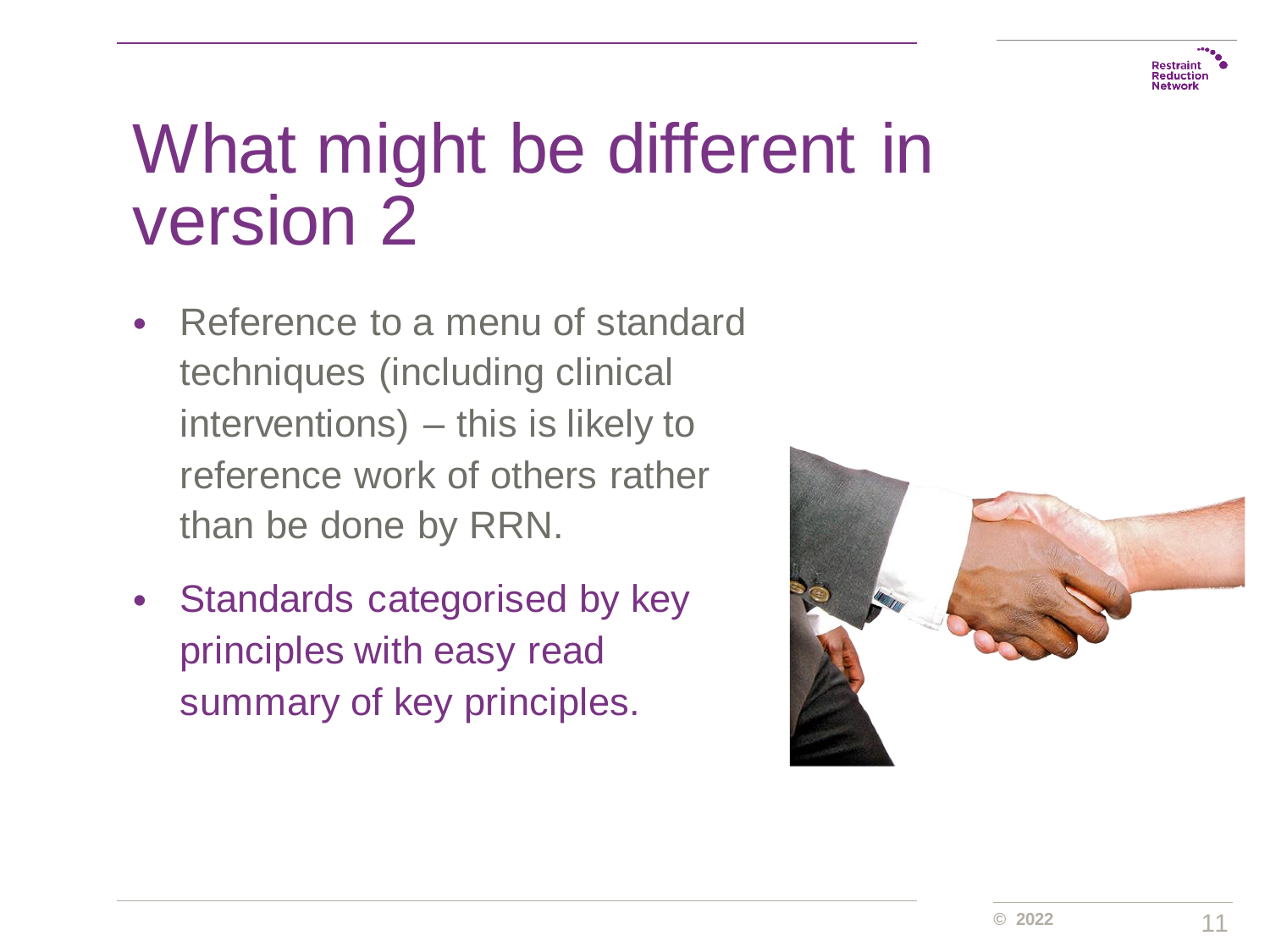

## Who we will consult with for version 2

- People with lived experience
- Devolved nations & RRN branches
- Professional bodies across education, health and social care
- RRN members including steering group
- Endorsing organisations and those with implementation levers
- Certified training organisations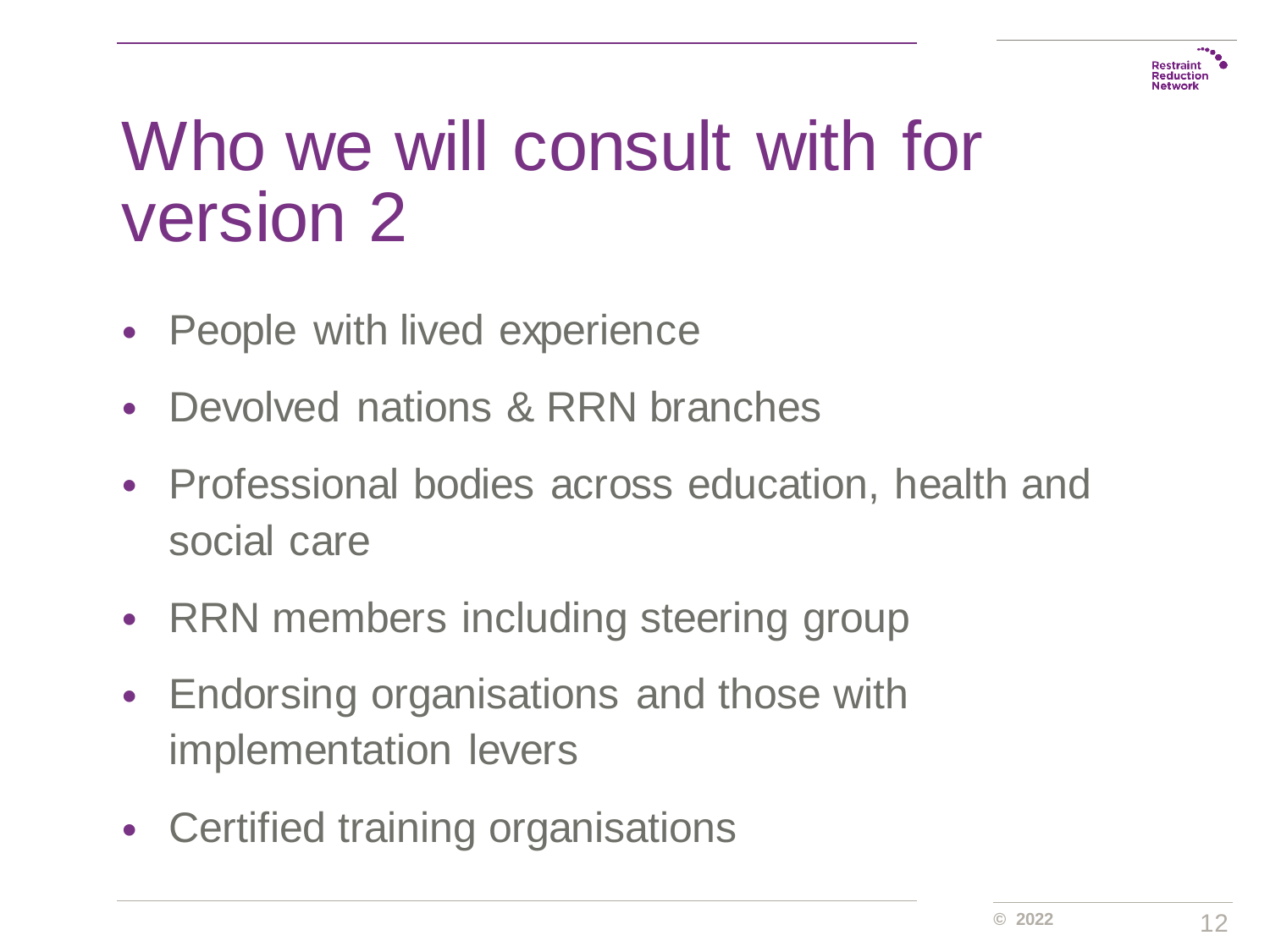

# Who we will consult with for version 2

- We will do this through reference groups, forums, webinars, surveys and critical readers.
- The Standards subgroup will sign the new standards off

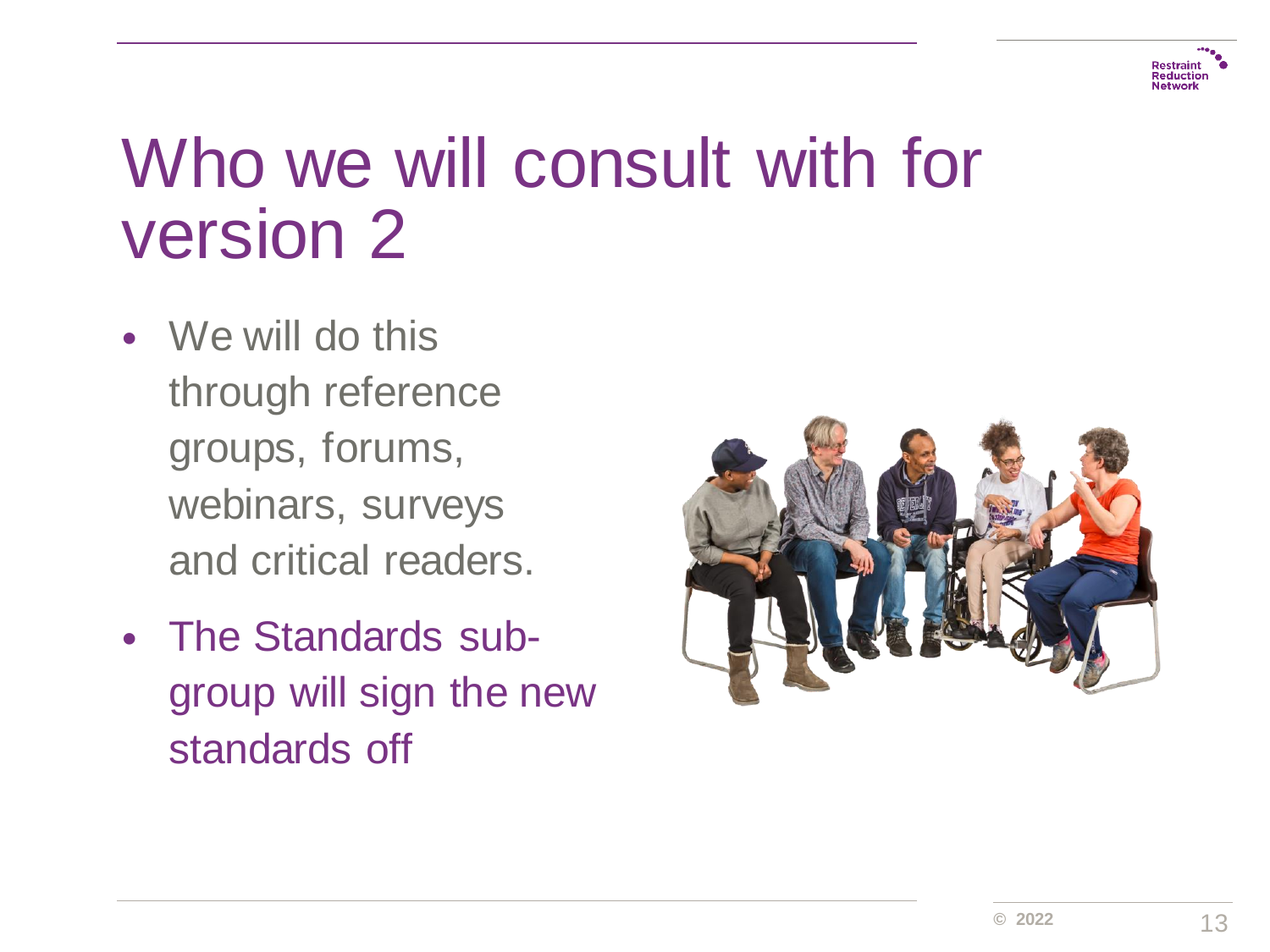

**Restraint Reduction** 

#### Version 2 – Development Process

- Started work in April 2022 (informed by evaluation)
- Dave Atkinson (RCN) will coauthor with Sarah Leitch
- We are recruiting people with lived experience and from a schools background to coauthor with Dave and Sarah



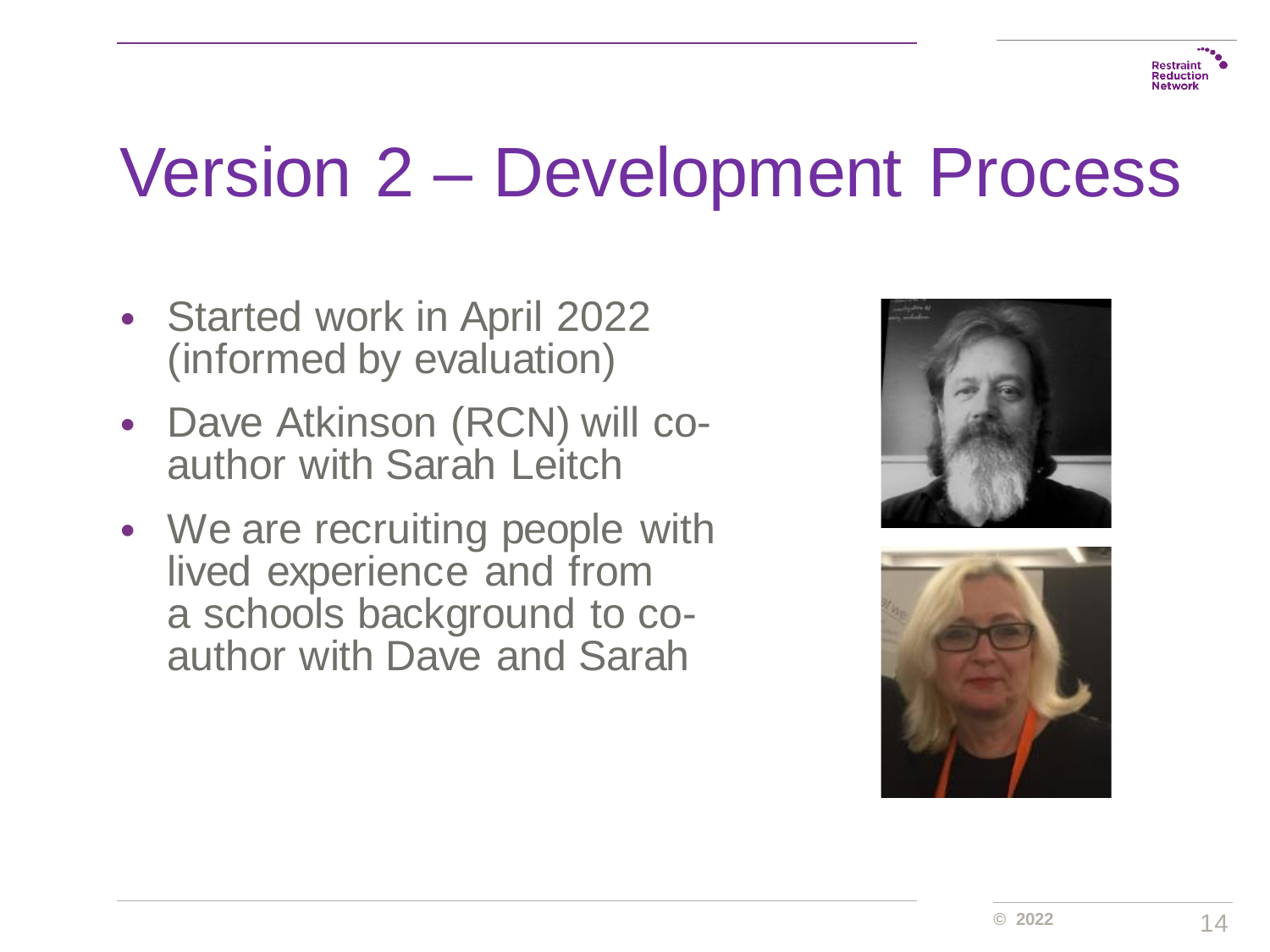

#### Version 2 – Development Process

• The Standards subgroup will be chaired by Salli and includes representation from endorsing organisations and implementation bodies (eg NHSE) and lived experience